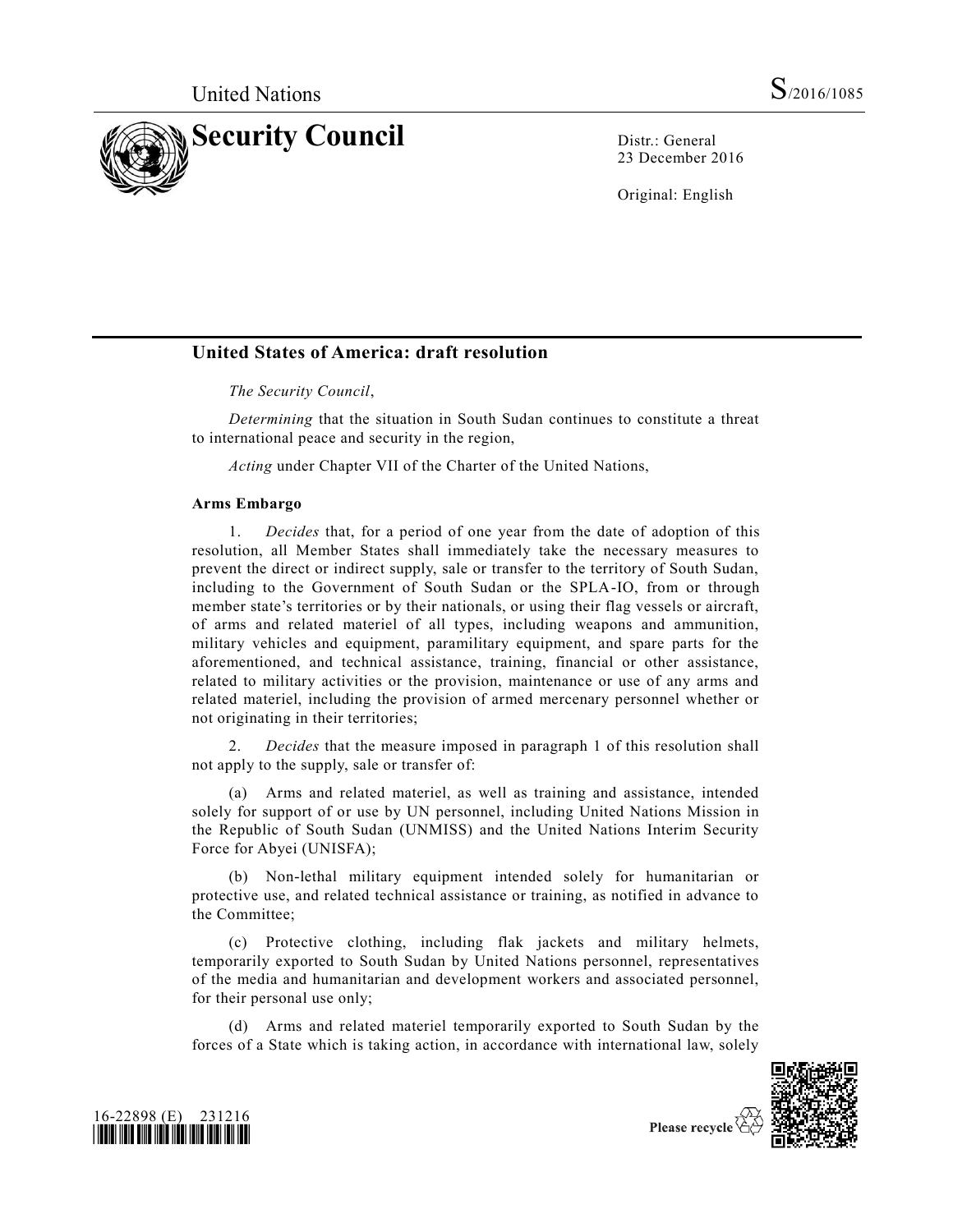and directly to facilitate the protection or evacuation of its nationals and those for whom it has consular responsibility in South Sudan, as notified to the Committee;

(e) Arms and related materiel, as well as technical training and assistance, to or in support of the African Union Regional Task Force intended solely for regional counter-LRA operations, as notified in advance to the Committee;

Arms and related materiel, as well as technical training and assistance, solely in support of the implementation of the terms of the peace agreement, as approved in advance by the Committee;

(g) Other sales or supply of arms and related materiel, or provision of assistance or personnel, as approved in advance by the Committee;

3. *Stresses* the importance that notifications or requests for exemptions pursuant to paragraph 2 above contain all relevant information, including the purpose of the use, the end user, the technical specifications and quantity of the equipment to be shipped and, when applicable, the supplier, the proposed date of delivery, mode of transportation and itinerary of shipments;

### **Inspections**

4. *Underscores* that arms shipments in violation of this resolution risk fuelling conflict and contributing to further instability, and *strongly urges* all Member States to take urgent action to identify and prevent such shipments within their territory;

5. *Calls upon* all Member States, in particular States neighbouring South Sudan, to inspect, in accordance with their national authorities and legislation and consistent with international law, in particular the law of the sea and relevant international civil aviation agreements, all cargo to South Sudan, in their territory, including seaports and airports, if the State concerned has information that provides reasonable grounds to believe the cargo contains items the supply, sale, or transfer of which is prohibited by paragraph 1 of this resolution for the purpose of ensuring strict implementation of these provisions;

6. *Decides* to authorize all Member States to, and that all Member States shall, upon discovery of items the supply, sale, or transfer of which is prohibited by paragraph 1 of this resolution, seize and dispose (such as through destruction, rendering inoperable, storage or transferring to a State other than the originating or destination States for disposal) of such items and *decides* further that all Member States shall cooperate in such efforts;

7. *Requires* any Member State when it undertakes an inspection pursuant to paragraph 5 of this resolution, to submit promptly an initial written report to the Committee containing, in particular, explanation of the grounds for the inspections, the results of such inspections, and whether or not cooperation was provided, and, if prohibited items for supply, sale, or transfer are found, further *requires* such Member States to submit to the Committee within 30 days a subsequent written report containing relevant details of the inspection, seizure, and disposal, and relevant details of the transfer, including a description of the items, their origin and intended destination, if this information is not in the initial report;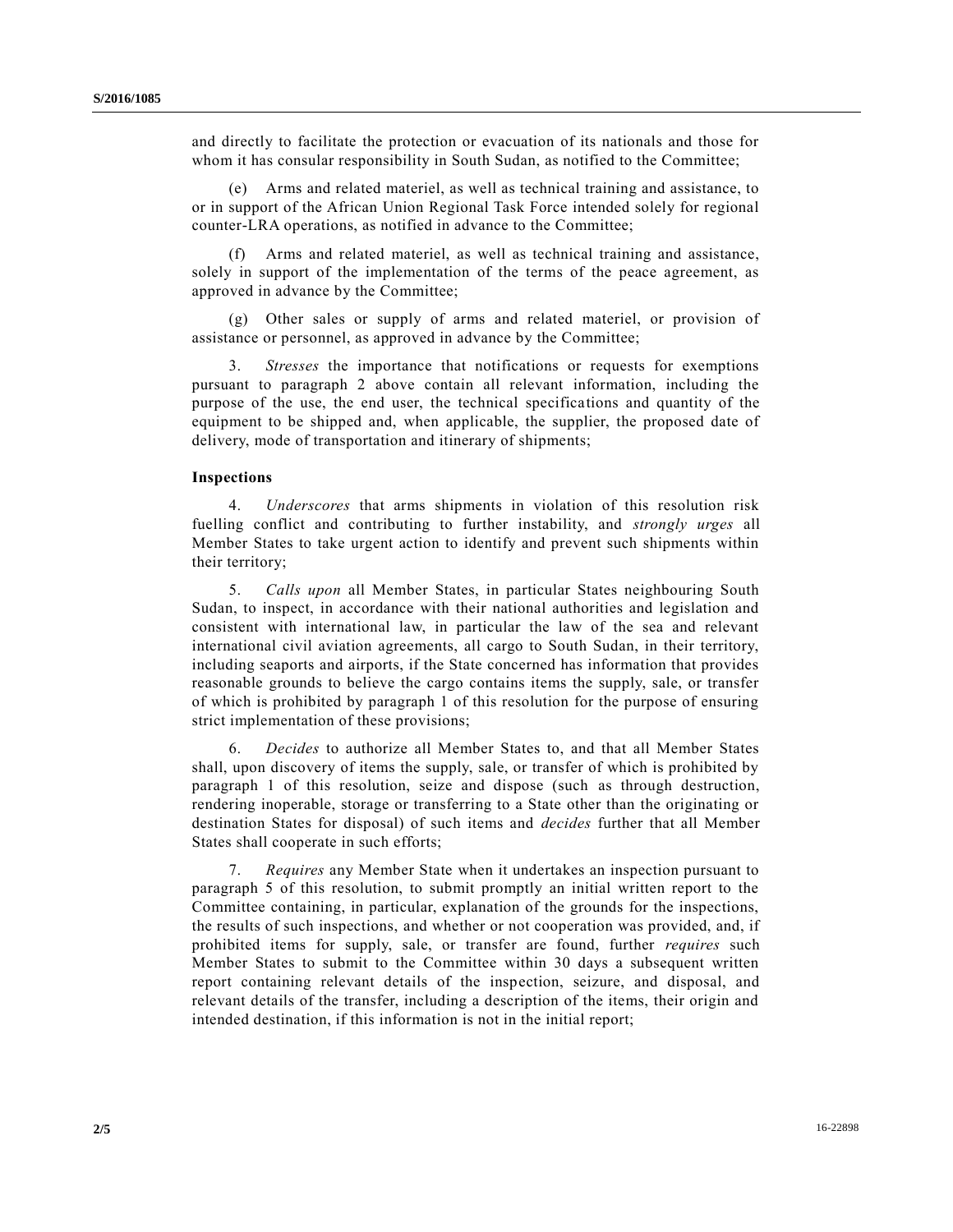### **Panel of Experts and Sanctions Committee**

8. *Decides* that the tasks of the Committee established pursuant to resolution [2206 \(2015\)](http://undocs.org/S/RES/2206(2015)) shall also include examining and taking appropriate action on information regarding alleged violations or non-compliance with the measures imposed by paragraph 1 of this resolution;

9. *Decides* further that the tasks of the Panel of Experts established pursuant to resolution 2206 shall also include gathering, examining and analysing information regarding the implementation of the measure in paragraph 1 of this resolution, and reporting to the Committee;

#### **Designations**

10. *Decides* that the measures specified in paragraphs 9 and 12 of resolution [2206 \(2015\),](http://undocs.org/S/RES/2206(2015)) as renewed by paragraph 7 of resolution [2290 \(2015\),](http://undocs.org/S/RES/2290(2015)) shall apply to the individuals identified in Annex 1 to this resolution;

11. *Decides* to remain seized of the matter.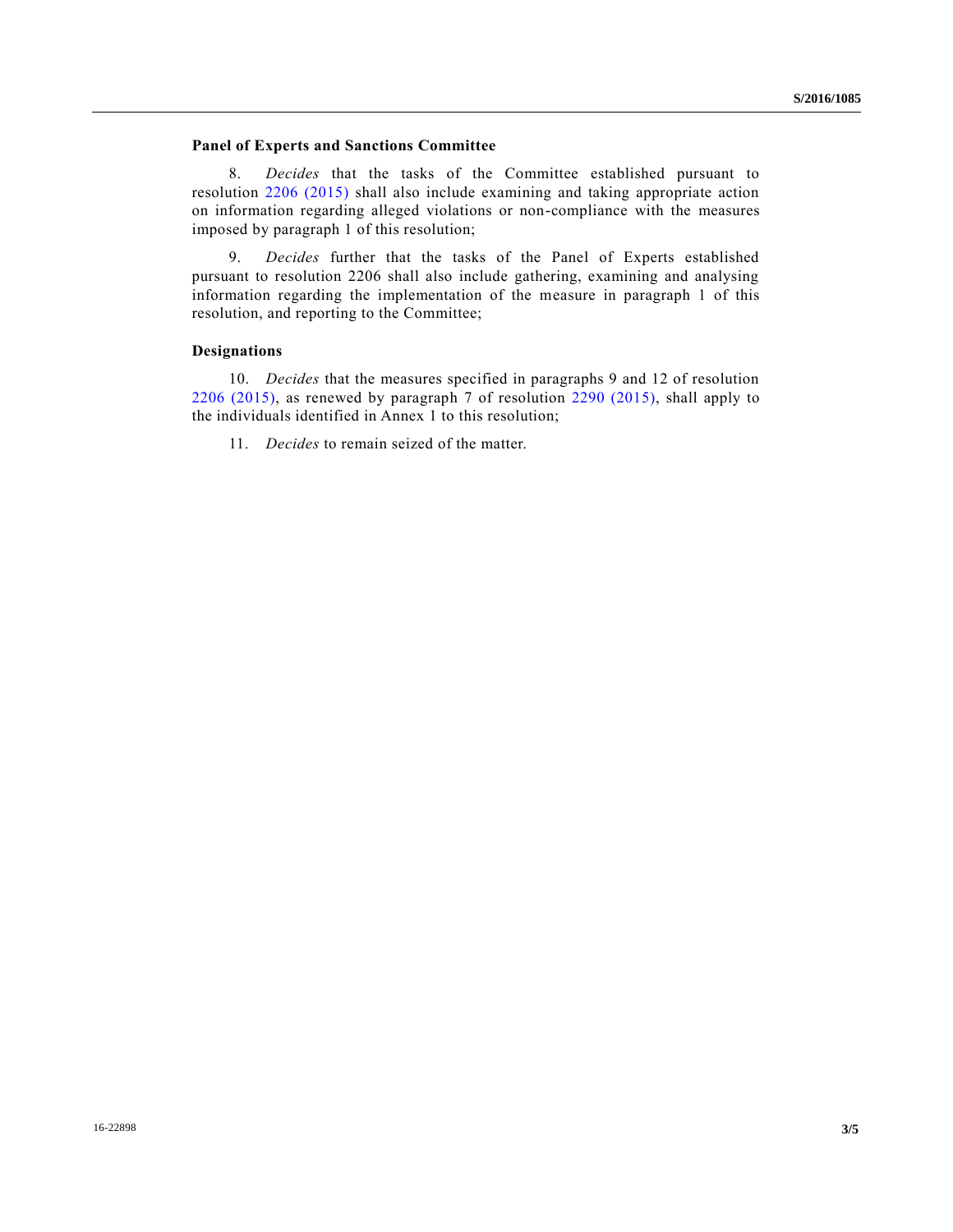## **Annex 1**

**SSi.XXX Name**: **1**. MICHAEL **2**. MAKUEI **3**. LUETH **4**. na **Name (original script)**: na **Title**: na **Designation**: **(a)** Minister of Information and Broadcasting **(b)** Minister of Information, Broadcasting, Telecommunications and Postal Services **(c)** Government Spokesperson **DOB**: 1947 **POB**: **(a)** Bor, South Sudan **(b)** Bor, Sudan **Good Quality a.k.a.**: **(a)** Michael Makuei **(b)** Michael Makwei Lueth **(c)** Michael Makuei Lueth Makuei **Low quality a.k.a.**: na **Nationality**: South Sudan **(b)** Sudan **(c)** Kenya **Passport no.**: na **National identification no.**: na **Address**: **(a)** Juba, South Sudan **Listed on**: [DATE] **Other Information**: Makuei was involved in planning and coordinating an April 17, 2014 attack on the UN compound in the Jonglei State capital of Bor, which killed

three UN guards and 140 civilians, mostly women and children, and injured as many as 270. Makuei has repeatedly and consistently worked to obstruct and undermine the implementation of peace deals in South Sudan, specifically the August 2015 Agreement on the Resolution of the Conflict in South Sudan (ARCSS). On April 23, 2016, Makuei ordered the closure of Juba International Airport, apparently to delay and obstruct the formation of the Transitional Government of National Unity. In September 2016, a day after the South Sudanese Government consented to the deployment of a new Regional Protection Force to Juba, Makuei stated that the Government would treat RPF forces as invaders if they deployed without the Government's approval regarding their numbers, nationalities, and equipment.

**SSi.XXX Name**: 1: Paul 2: Malong 3: Awan 4: na **Name (original script)**: na **Title**: General **Designation**: **(a)** Chief of Staff of the Sudan People's Liberation Army (SPLA) **(b)** Sudan People's Liberation Movement Chairman, Northern Bahr el-Ghazal State **DOB**: 2 January 1962 **Alt DOB**: **(a)** 4 Dec 1960 **(b)** 12 Apr 1960 **POB**: Malualkon, South Sudan **Alt POB**: **(a)** Malualkon, Sudan; Warawar, South Sudan; Warawar, Sudan **Good quality a.k.a.**: **(a)** Paul Malong Awan Anei **(b)** Paul Malong **(c)** Bol Malong **(d)** Paul Malong Awan **Low quality a.k.a.**: **na Nationality**: **(a)** South Sudan **(b)** Uganda **Passport no.**: **(a)** South Sudan S00004370 **(b)** South Sudan D00001369 **(c)** Sudan 003606 **(d)** Sudan 00606 **(e)** Sudan B002606 **National identification no.**: na